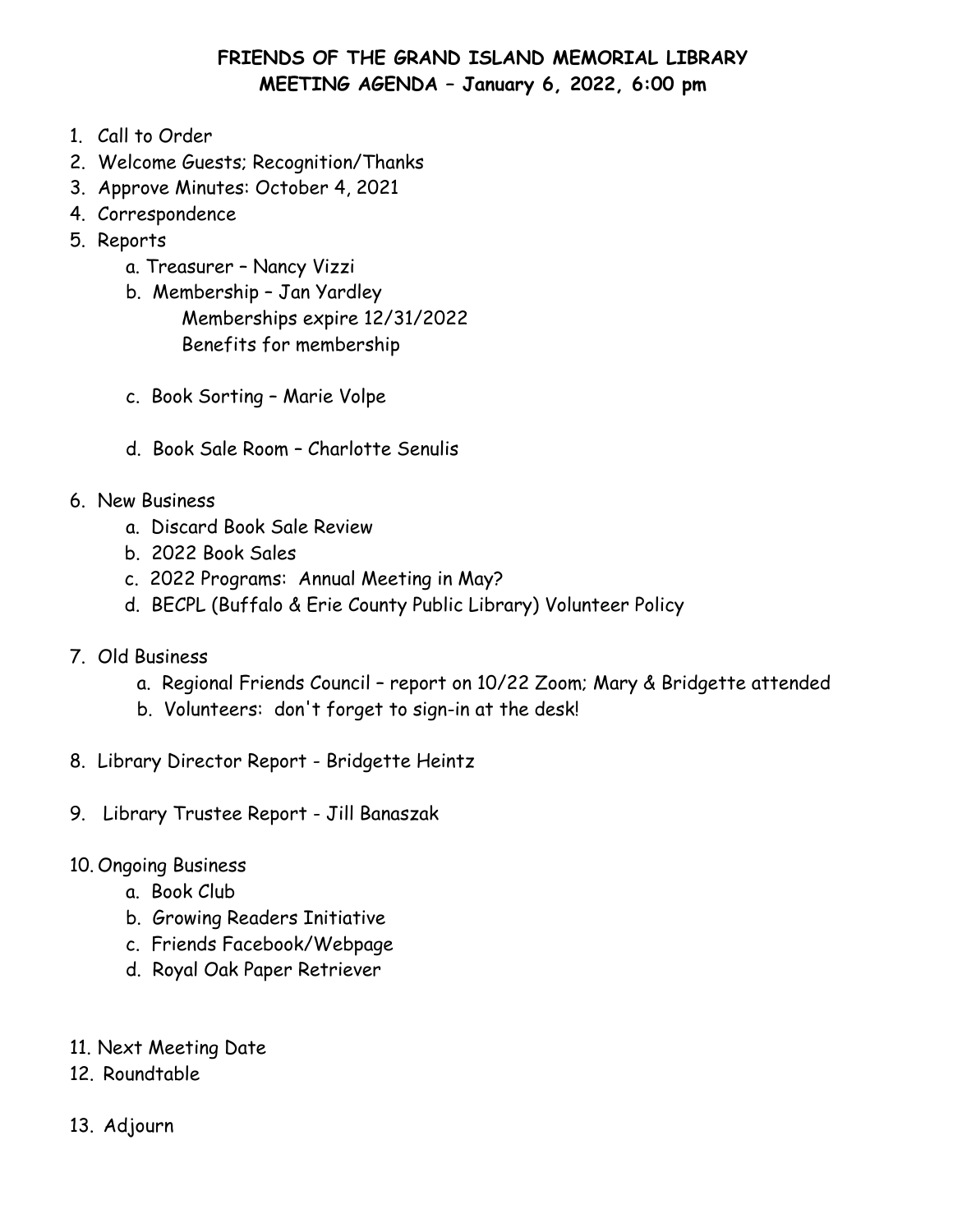# **FRIENDS OF THE GRAND ISLAND MEMORIAL LIBRARY BOARD MEETING MINUTES January 6, 2022**

## **Library Meeting Room**

**Present**: Mary Cooke, Marie Volpe, Phyllis Galie, Russ Person, Jan Yardley, Nancy Vizzi, Jill Banasczak, Charlotte Senulis, Bridgette Heintz **Excused:** Carol Manning **Guest**: Kathy Bates

**Call to Order**: 6:00 PM by Mary Cooke. Kathy Bates was welcomed.

**Approval of Minutes** October 4, 2021: Motion by Jill, second by Phyllis, approved by all.

#### **Correspondence**: None

### **Reports:**

- **a. Treasurer:** Checking account balance \$8,175.68 Savings account balance **\$**13,337 Total = \$21,513.67. Marie made a motion and Phyllis seconded it to accept the report and hold it for audit. All were in approval.
- **b. Membership:** Jan continues to correct issues with the membership lists. Discussion was held as to suggested benefits for members, including a free bag of books on the first day of book sales. She would also like us to list benefits on the membership cards. This will be discussed further and Jan will follow up.
- **c. Book Sorting:** Marie thanked everyone who has been helping with book sorting.
- **d. Book Sale Room:** We again are selling books in the book sale room. New volunteers are welcome.

#### **New Business:**

- **a. Discard book sale review:** All books left over from the discard book sale have been either sold or donated. There are none left. There are no plans for another discard book sale in the near future.
- **b. 2022 book sales:** We are now accepting donations for our 2022 book sales. Bridgette will include requests for donations in the Library columns in the Dispatch and Penny Saver.
- **c. Annual May Meeting:** May 19 was chosen for the Annual Meeting and May 5th will be the alternate date. We need a speaker for this meeting. A Memorial Day topic was suggested. Bridgette will check with Joy downtown for suggestion.
- **d. Buffalo and Erie County Public Library Volunteer Policy:** Bridgette will send information on these policies for the Board to review with the goal of our adapting a policy suited to the Grand Island Library.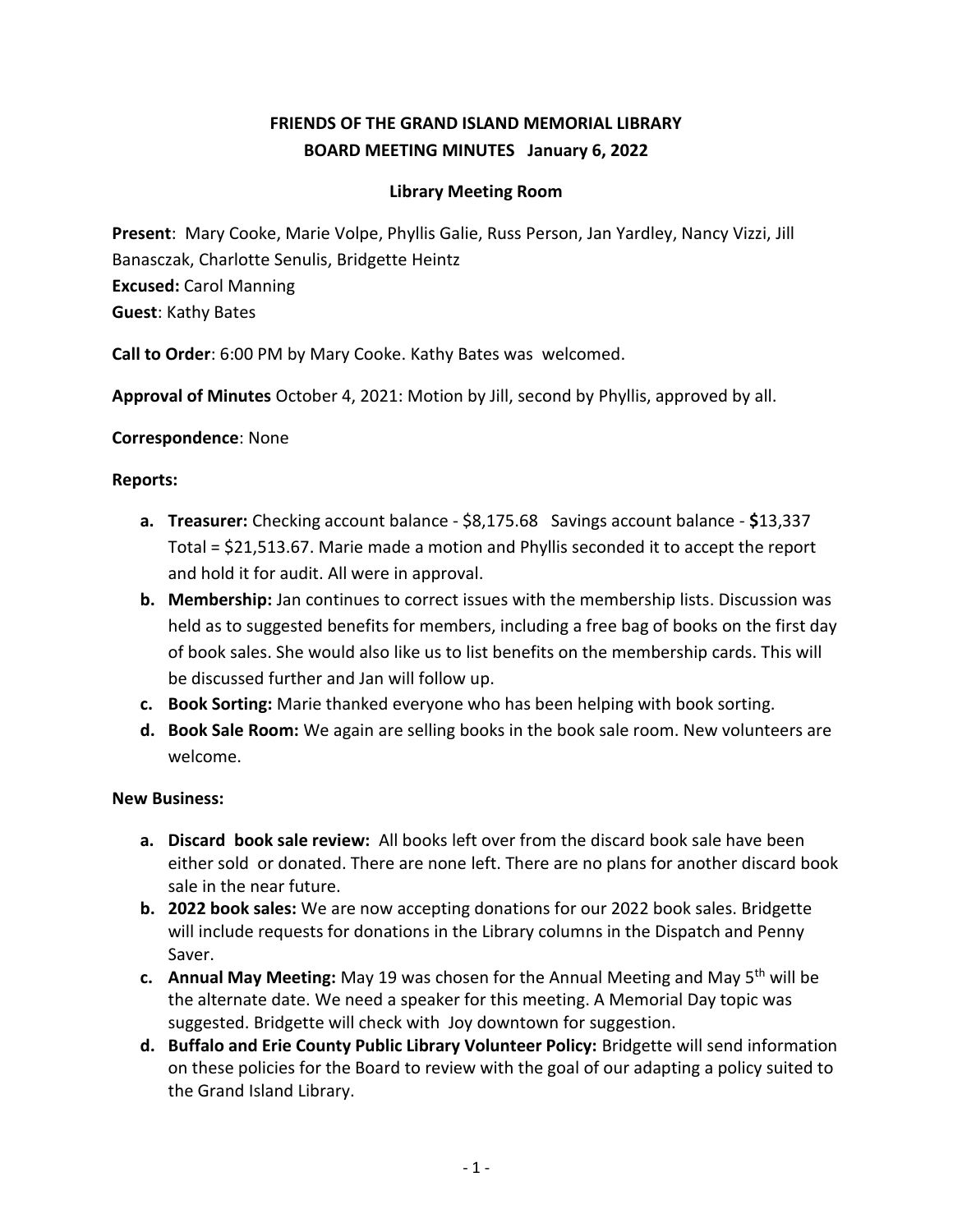### **FRIENDS BOARD MEETING MINUTES January 6, 2022 (continued)**

#### **Old Business:**

- **a. The Regional Friends Council** held a Zoom meeting on October 22nd . Mary and Bridgette participated.
- **b. Volunteers** are reminded to sign in at the front desk so we know who is in the Library in case of emergency. Using nametags was suggested as a means for identifying volunteers. This will be discussed further as it relates to our soon to be developed volunteer policy.

#### **Director's Report:**

- **a. Building improvements**: NYS Library Construction Grant money has been used to complete the sidewalk repair. Light pole replacement is in progress.
- **b. Upcoming events** planned were reviewed. There are handouts about these events in the library vestibule. Bridgette noted that toddler programs are being delayed due to Covid vaccination limits for children under 5 years of age. All other programs are ongoing.
- **c. Funding implementation**
	- Replacement benches for the north entrance have been ordered and should be shipped in the next week. .

-Bridgette is working on replacement desks for the staff.

**d. Harold Duck** has sadly (for us) retired and Bridgette is looking for a replacement for this valuable, loved member of the staff. Bridgette noted that Harold is the only custodian our library has had.

**Library Trustee Report:** Jill reported on upcoming zoom ACT (Association for Contract Trustees) meeting. Training requirements for trustees will be discussed.

#### **Ongoing Business:**

- **a. Book Club** continues to be successful. Meetings are being held in person and membership has increased.
- **b. Growing Readers Initiative** is ongoing. There have been no requests for further funding from the Friends.
- **c. Friends Facebook/Webpage** Alice Gerard has agreed to assume responsibility for our Facebook postings and webpage. Mary will let her know dates of future meetings.
- **d. The Royal Oak Paper Retriever** is no longer a source of income but continues to provide a convenient way to recycle donations we cannot use for resale.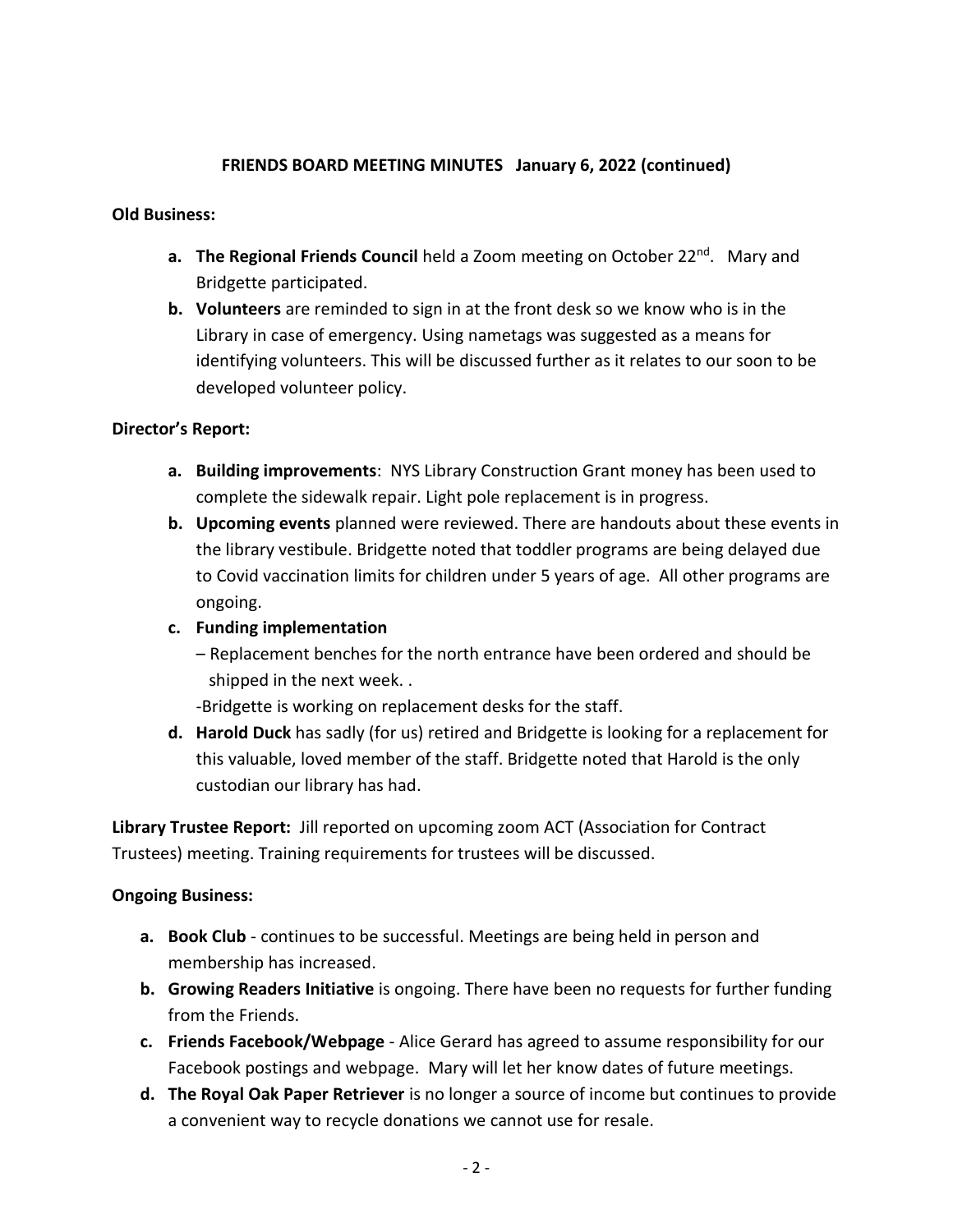## **Next Meeting Date: Monday, March 31, 2022 at 6:00 PM**

#### **FRIENDS BOARD MEETING MINUTES January 6, 2022 (page 3)**

**Roundtable discussion:**: Jill suggested we hold a basket raffle as a benefit for members. It could include books, a \$25 gift certificate, and theme pillows kindly offered by Jan as part of the basket items. A motion was made by Jill and seconded by Jan to approve this project. All were in approval. Jill and Jan will follow up.

There being no further discussion or business, a motion was made by Nancy and seconded by Phyllis to **adjourn at 7:35 PM.**

**Respectfully Submitted,**

**Charlotte Senulis**